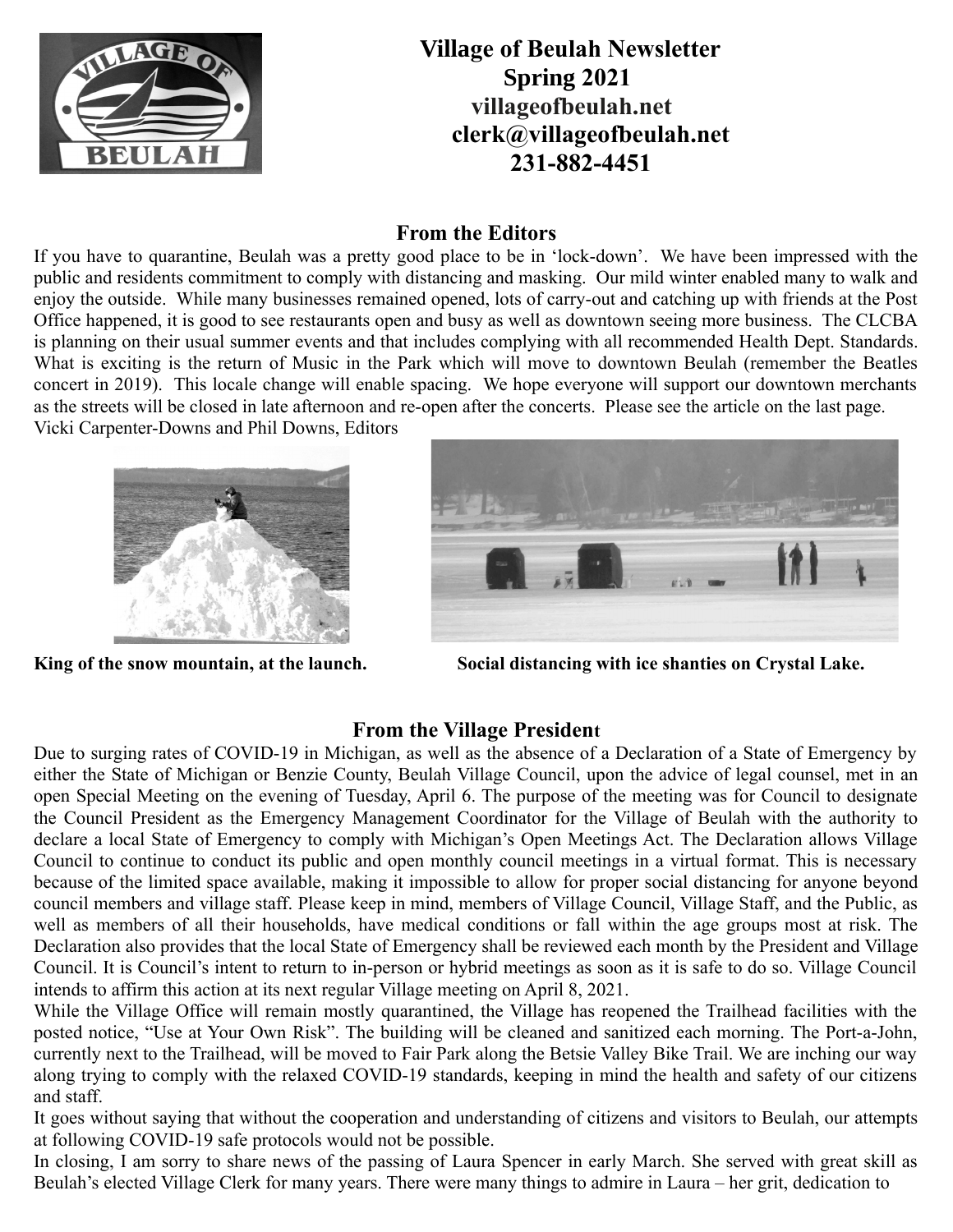Beulah Village government, and her bright mind. The insight and knowledge she shared with council members and village residents was something quite special. Many health issues during her last years caused her great discomfort, so it goes without saying that we know she is lovingly nestled in a safe place Dan Smith, President of the Village of Beulah

#### **Crystal Lake Community Business Association (CLCBA)**

# **COVID 19 guidelines will be followed. Go to clcba.org for information, applications and how to contact us**

Music in the Park: Plans are moving ahead to hold the event, moved to downtown Beulah. July 4<sup>th</sup> Events: Some events are in place, registration for the staggered start 5K is on the website. Parade route may be expanded to allow for easier social distancing. Check the CLCBA and Village websites for info later this spring. Beulah Art Fair: Scheduled for 7/10, registration forms are on the clcba.org website

Sidewalk Day: Scheduled for 8/7, downtown Beulah.

Membership: support the CLCBA and become a member; PO Box 754, Beulah. Businesses, non-business and citizens are all welcomed and encouraged to join. Visit clcba.org for more info or call 231.383.1120 and leave a message.

**Village Meetings:** First Thursday after the first Monday of each month. **Due to COVID, meetings are held as a phone conference at 5:30 pm. Info to 'call in to attend' is on the website. Everyone is welcome to attend.** 

**Web Site:** villageofbeulah.net The Village Newsletter and Village Council minutes can be found on the web site**.**

| Village of Beulah Office is not open to the public, however, you can call and trash bags are available |                                                          |
|--------------------------------------------------------------------------------------------------------|----------------------------------------------------------|
| Clerk-Dawn Olney Sat. 9-12                                                                             | Zoning Adm.-Coury Carland 231-930-7560 for appt.         |
| Administrative Assistant-Pam Sudney T-W-Th, 10-2                                                       | Phone 231-882-4451 Fax 231-882-5759                      |
| Treasurer- Margaret Lumm T-W-Th 10-2                                                                   | Free Fax and shredding services available when reopened. |

#### **Village Council Trustees and Staff**

Phil Downs–Equipment Co-Chair: Dan Hook Co-Chair: TBD Dawn Olney - Clerk Dan Hook – Law and Finance Margaret Lumm – Treasurer Jeri VanDePerre – Water and Sewer Coury Carland – Zoning Administrator DeAnne Loll – Streets and Sidewalks Jeff Cypert – Village Crew Annie Browning – Parks and Recreation Co-Chair: Phil Downs

Dan Smith – President Vacant**–** Buildings and Grounds Co-Chair: TBD Pam Sudney – Executive Assistant Co-Chair: TBD Brady Streeter – Superintendent/Village Crew Co-Chair: Jeri VanDePerre Jeff Hopkins – Village Crew/part-time

### **CodeRED Notification System**

A county-wide emergency notification system, Code RED, is in place in Benzie County. The system has the ability to do specific area notifications as well as county wide emergency notifications. You can decide your preference: text, email or phone for your contact method (or all of them). It is easy to do. For more information and/or to sign up at the Benzie County Government web site: benzieco.net. Select Departments/Committed and open the Emergency Management option. Scroll to CodeRED notification and click on Get It Now. Next scroll to 'Are You a Resident?' and enroll. Your contact information is only used for specific alerts or emergencies.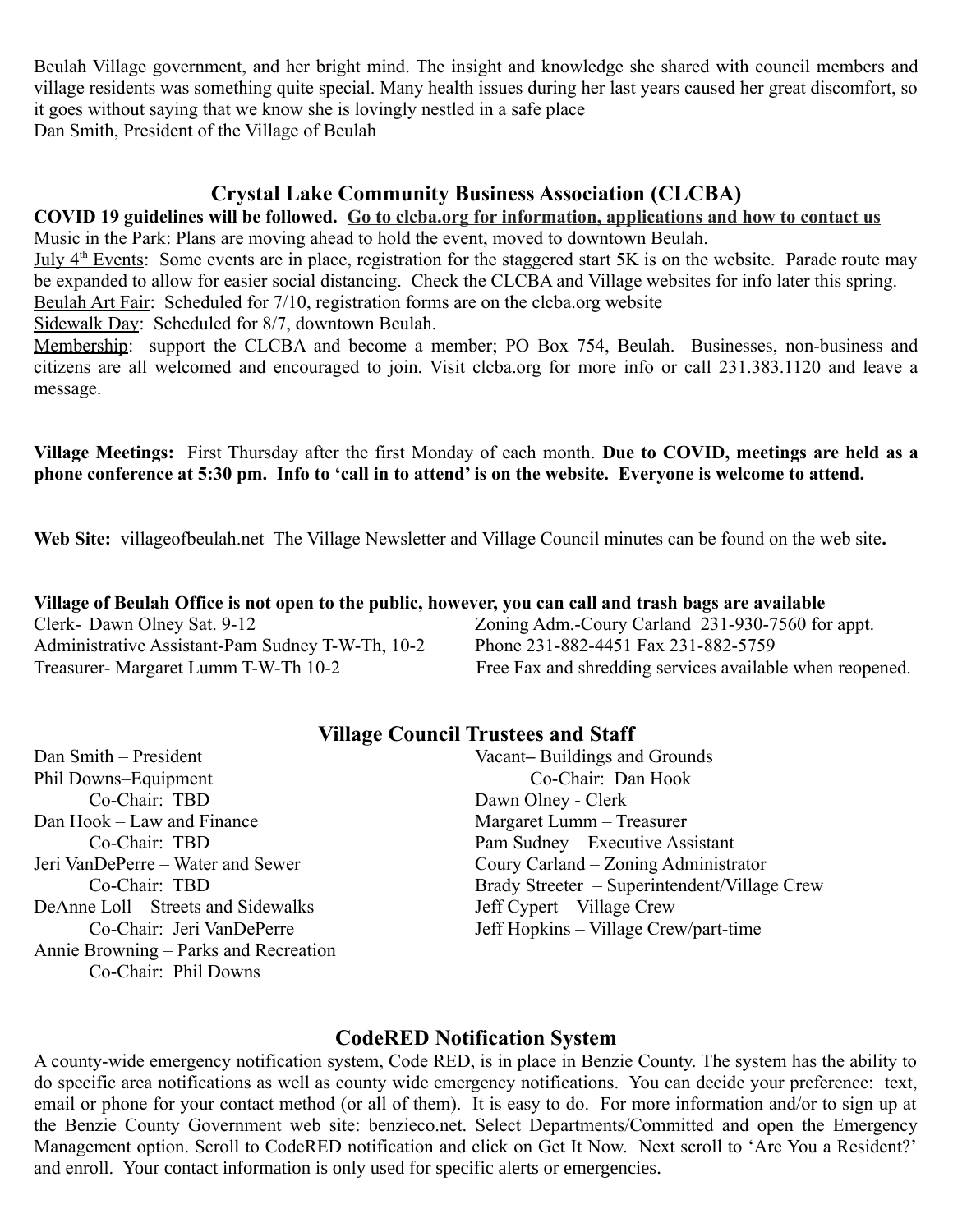#### **It Takes More Than a Village….**

Thanks to Chris Howard and his Cottage Pro Team for maintaining the ice rink in Benzonia. Additional thanks to Beulah's Lisa Musgrave, DDS for donating 40 pairs of ice skates for children and adults. And thanks to the Benzonia Library staff who coordinated the check-out process for the skates. We suspect that for some, winter left too soon!

#### **Did You Know?**

**\***Run Benzie! running club is meeting every Wednesday at Five Shores at 5:30pm. This will transition to two days a week as we get closer to summer. All ages and abilities of runners are welcome. This is a great way to meet others, find a new running buddy, and get active.

**\*Trash pick up questions should go directly to Republic Waste. Website: republicservices.com or call 800.968.4143. Pick up for Village of Beulah is still Friday unless a week-day holiday moves it to Saturday.**

\*Expanded e-book selections available through Overdrive. Go the Darcy Library, and stop by the desk for help or go to: darcylibraryofbeulah.org

\*Benzonia Township's website offers information on township meetings/minutes, resources, ordinances, election information, parks and much more. Go and check it out: [www.benzoniatownship.org](http://www.benzoniatownship.org/)

\*Lisa one of the Post Office staff not only helps with mail, she helped connect a lost dog with its owner. She put the dog on a leash, took it for a walk and the 'lost was found'. Thanks for your extra effort Lisa!

\*Recycle batteries, cell phones, printer cartridges and compact florescent bulbs at the Benzonia Township Hall.

\*WiFi is available at Darcy Library, Ursa Major Bistro, Cold Creek Inn, Lucky Dog Bar & Grille, Five Shores Brewing. East Shore Market and the Hungry Tummy.

\*The Benzie Bus has a stop at the Betsie Valley Trailhead Building in the back parking lot; call for information and pick up times: 231-325-3000.

\*Jessica Costales of Beulah and her cake decorating, was featured in the 2/27/21 issue of the Record Eagle. You can learn more at: facebook.com/cherrybaybakery

\*Beulah received very positive support for the Christmas Light and Music show: from visitors from Manistee, who wrote a note and many pictures in the Record Patriot as well as letters to their editor praising Beulah's efforts..

\*Darcy Library has an ongoing book sale inside the library. Donations of new or gently used hardbound and softbound books are appreciated.

\*Village has fax services and a paper shredder that are available free to residents and businesses during Village office hours. When office reopens residents can use the FAX and shredder, however, office staff do not perform those tasks. \*The tennis courts (Village Park and Northway Park on Center St.) and the pickle ball court put up their nets soon. Pickleball drop-by to play or learn will continue on Tue, Th & Sun from 10-12.

\*Per the Friends of the Betsie Valley Trail, upgrades on the trail from Beulah to the DNR boat launch are on target for work this summer.

\*Frankfort is undergoing extensive road work on M-22 beginning at the bottom of Gateway Hill (A&W) through the blinking light on 7th St. Detour signs are in place. The project won't be finished until October 2021

## **Beulah Recycling Information**

Recycling Update-for info call 882-0554/Jesse Zlestra or go to. [www.benzieco.net](http://www.benzieco.net/) and click on services **Single Stream Recycling: Here's what you CAN recycle in the same bin**

Clean glass bottles & jars (**no** window glass) Clean tin and aluminum containers Aseptic packaging (juice boxes, milk cartons) Paper and flat boxes including magazines & junk mail Put shredded paper and mixed paper in a paper bag Cardboard may be dropped at BC High School

All numbers of plastic including plastic bags Polystyrene (styrofoam packaging that has a 6 on it)

Hazardous Waste: check website spring/summer dates

# **Please help keep Beulah Beulah-ful, don't litter and if you see any, pick it up!**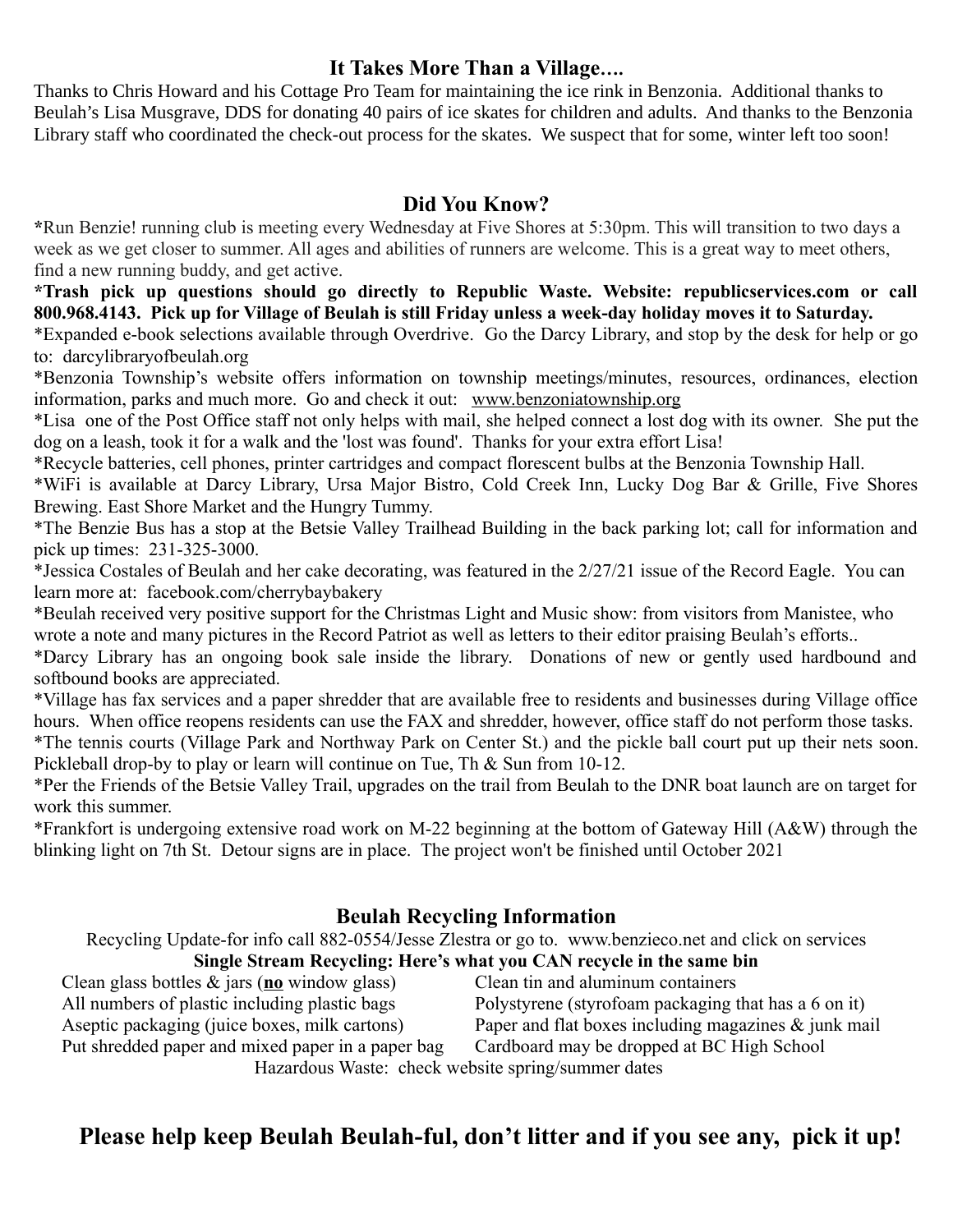



**Snow on the dock frames looked like hats. Kite skiing was interesting to watch,** 

### **Crystal Lake & Watershed Association (CLWA) Update**

Merganser reporting 2021. The CLWA will be continuing its successful swimmer's itch control program during this summer. Over the past four years these efforts have dramatically reduced the incidence of swimmer's itch on Crystal Lake and restored the enjoyment of aquatic activities for residents and visitors alike. The program includes the trapping and removal of common merganser ducks, a host of the parasite that causes skin irritation in humans. The trapping team humanely relocates the birds to an alternative site where swimmer's itch cannot spread. Once again, the CLWA welcomes the participation of the public who can assist the trapping by reporting sightings of merganser broods when they appear on the lake. ONLY GROUPS WITH SWIMMING DUCKLINGS SHOULD BE REPORTED. Capturing is possible only before the babies are capable of flight. Broods will start to appear around the beginning of June (single migrating adults may be seen before that time). The broods should be reported directly on the CLWA website (CrystalLakeWatershed.org) where a link will be available. This is the fastest way to get the needed information to the trappers. Many thanks to the active and enthusiastic Beulah residents who have provided so much help!

Invasive Eurasian watermilfoil treatment. The CLWA is making final arrangements for treating the invasive aquatic plant, Eurasian watermilfoil (EWM), this summer. This project – postponed from last year – is of particular importance to residents of Beulah, since the heaviest concentration of EWM is in the area of the Beulah public beach and boat launch. EWM is an aggressive and fast-spreading plant that can infest a lake so densely that it obstructs recreational and economic activities. Two treatments will be applied, one in mid/late June and the second in mid/late July. Exact dates will receive public notice. Property owners whose lakebed will be treated have already given explicit written permission; no other property will be affected. Aerial drone video will monitor the precise placement of the treatment product.

CLWA is grateful for the cooperation and support of the Village and residents as we work together to preserve Crystal Lake for generations to come. More information on EWM and chemical control methods is available on the CLWA website, CrystalLakeWatershed.org.



**Our swan family has returned. It's rare to get a shot of all of them with their heads up and out of the water! Quite a line-up as they weren't interested in being photographed.**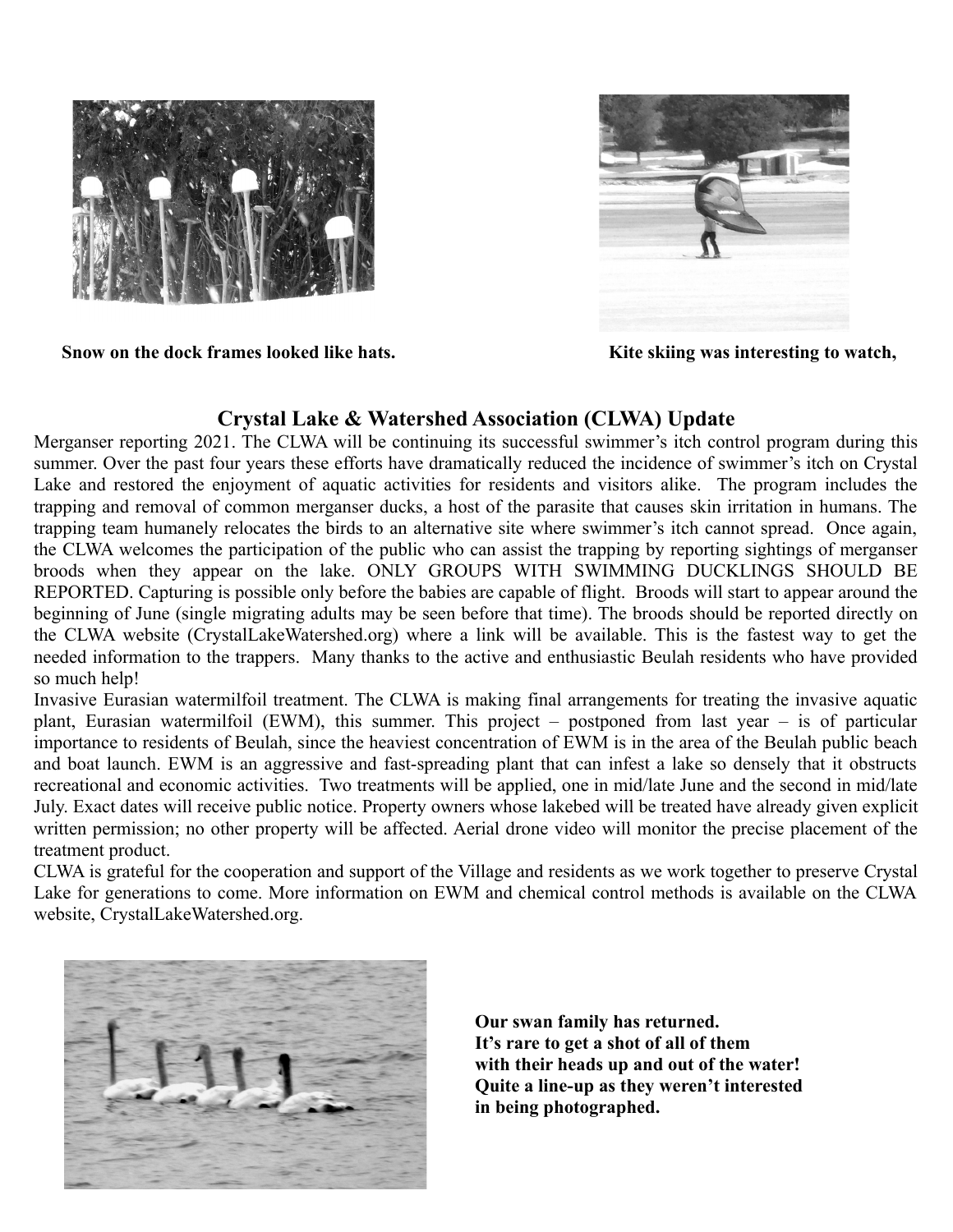### **Short Term Rental (STR) Committee Update**

The STR committee has been busy researching short term rental ordinances and incorporating input from property owners and residents to create a document to meet the needs of the Village of Beulah. A draft has been created and has been sent to the appropriate Village departments for review. The committee has decided more time is needed to develop the ordinance and would like to have the document completed and adopted by January 1, 2022.

The committee believes that communication between property owners, residents and renters is important to maintaining a sense of community in Beulah. A Village Visitor Guide has been created for property owners to post in their rental property. This document provides Village information to renters about noise, parking, trash, pets and many other community regulations and will be available this summer on the village website for property owners to download: villageofbeulah.net

#### **Sewer and Water Updates**

In efforts to maintain superb water quality in the Village, our maintenance crew and office have been working very hard to complete required work and all the documentation that follows.

In March, the Village council passed an updated sewer ordinance. This ordinance supersedes all previous sewer ordinances, amendments, resolutions etc. The language between the water and sewer is now consistent and should help with clarification with our public utilities. The ordinance may be viewed by requesting to see in the Village office (by appointment only) to read the 26 pages. Some highlights include details for items that may be discharged into the sewer system and items that are unlawful discharges. And what needs to be done in case of accidental discharges and the treatment of pollutants among many other items. Reminder, all properties within the Village of Beulah are mandated to be connected to the sewer system that are within the service area or abutting to area with public sanitary sewer. Customers are responsible for all maintenance of the sewer line from their connection to the sewer line to the most remote fixture in the structure on the property.

A reminder as our Village residents and/or renters return this season – **DISPOSABLE/FLUSHABLE WIPES ARE NOT DISPOSABLE OR FLUSHABLE– THEY CLOG SEWER LINES, PUMPS AND EVENTUALLY THE SEWER PONDS.** Please do not flush these items into the sewer system. If you have renters, we ask that you leave directions per the same.

A couple of updates on the water side of our utilities. In compliance with our Cross Connection Program adopted in 2014, most of our business customers have had cross connection inspections completed by a reduced pressure zone (RPZ) certified plumber. Most corrections have taken place and RPZ devices were certified with the annual report to Environmental Great Lakes & Energy (EGLE) submitted. This month, some residential customers will be receiving a self survey post card for possible cross connections at their properties. Please take time to complete this post card and return with your water payment either via mail or dropped in the slot at the Village office.

In the coming months, you may notice our crew surveying a few of the water lines to satisfy the distribution system materials inventory required per the lead and copper provision of the Michigan Safe Drinking Water Act of 1976. This is nothing to be alarmed about, just following governmental rules and documentation for them.

### **Business Updates:**

- The Record Eagle had an article/photo on their "BIZ' section promoting the new Sole' Salon in Beulah earlier this spring. Congratulations on their success.
- The Lucky Dog now has"THWINGS™"! A special cut of chicken thighs prepared the same as their multi awardwinning chicken wings. Thighs + Wings = Thwings<sup> $TM$ </sup>
- Benzie Conservation District's Seedling sale is in early April. Call for catalog and sale dates, 882-4391
- Five Shores Brewing was a featured article in the March 2021 issue of Traverse Magazine.
- State Saving Bank's Benzonia office closed as of 3/5/2021. The State Savings Bank in Beulah will remain a full service office, including an ATM in their lobby. Call 882-4462 with questions.
- The Lucky Dog Bar & Grille is planning on opening their newest expansion: The Labrador Room. This area will offer space for private events, expanded seating, bar service and a live entertainment stage. Memorial Day weekend is the tentative opening date.



 The Cherry Hut's Caleb's Quiche was featured on MyNorth's site on 3/31/21. The recipe can be found at their site under Main Course and on the Cherry Hut menu when they open for the season.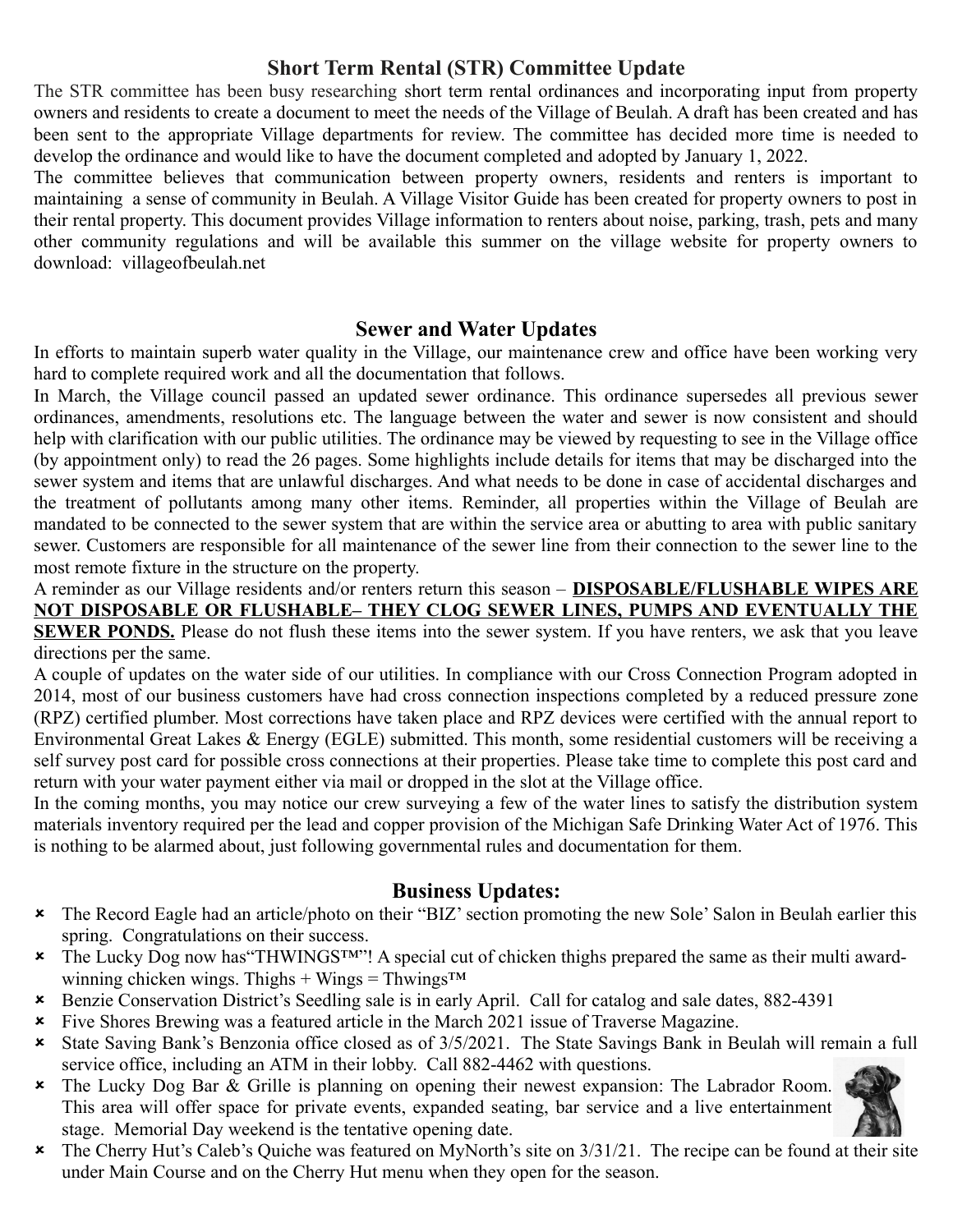- East Shore Market expanded to Frankfort earlier this spring. "East Shore 2 Go" is in the former Subway building by the Family Fare and continues their menu of carry-out deli sandwiches and salads (no pizza). 231-399-0049
- Cognition Science & Discovery Center had an article in the 3/1/2021 issue of Northern Express Weekly.
- Congratulations to Jessica Costales of Beulah and her Cherry Bay Bakery. She was a finalist in the American Cake Awards' Modelling Excellence Award. The Record Eagle recognized her in their Food section on 2/27/21. You can see her creations on her website: cherrybaybakery.com
- Cool Cat Ice Cream Bowl will not open this summer.

#### **Remember:**

- If you use/unroll the clear panels at the Pavilion, please roll them back up, to prevent damage. Thanks!
- All dogs in the Village are to be on a leash. Only certified service animals are allowed on the Trail. **Please clean up after your pets**.
- Red trash bags are sold at Village Office, yellow at Stapletons (single bags) and Shop & Save (10/pkg). Friday mornings is pick-up for red and yellow bags in the Village. The Village charges \$25 for 10 red trash bags. You can put trash in a larger bag so long as you have either a red or yellow bag tied to it, as evidence of paying for the service. Pick up day changes to Sat. when there is a weekday holiday.
- Business owners and staff are encouraged to park in the parking lots in order to save downtown spaces for visitors and patrons.
- ALL Signage on Village property, per ordinance, must have prior approval from the Village. Submit written request to the Village of Beulah.

#### **Beulah Boosters Hope to be Busy Volunteers**

The Booster's goal is to support local groups by providing volunteers and financial resources in order to build cohesiveness in the community and to promote Beulah as a vacation destination. Members of this non-profit are asked to volunteer on at least one community activity each year.

**As the CLCBA is planning on holding events and will need volunteers for their success and everyone's safety. The Beulah Booster's first meeting will be 5/25 at 5:15 in the Village Park. Please show up and sign up to help! For more information or to volunteer, please check the website: mybeulahboosters for email and phone info.** 

## **Come and have fun, everyone is welcome!**

**Park Yourself at Beulah Beach:** The Village-owned RV Park in Beulah will be ready in April for your 2021 reservations. Limited sites are available for the upcoming season. Contact the Village Clerk at 231-882-4451 or email clerk@villageofbeulah.net starting in March for more information. COVID 19 guidelines will be followed. **Dock Space** has a waiting list; contact the Village Office for information, 231-882-4451.

## **Upcoming or Ongoing Events:**

#### **Please check websites for specifics events and meeting procedures as they may change due to COVID procedures.**

- Village Council Meeting, Thurs., 4/7/21, 5:30 pm conference call, website has info on how to attend
- $\bullet$  Water Bill Due  $5/10/2021$
- Village Council Meeting, Thurs., 5/6/21, 5:30 pm conference call, website has info on how to attend
- Hydrants will be flushed later this spring.
- Street Sweeper will be in town in early May.
- **Benzonia Township Cleanup dates:**  $5/9$  **&**  $8/8$ **.**  $7-11:30$  am Go to their website for more details.
- Beulah Boosters meeting, Tues, 5/25, 5:15 pm, Village Park, all are welcome, volunteer, have fun, make friends
- Village Council Meeting, Thurs,  $6/10/21$ , 5:30 pm conference call, website has info on how to attend
- Village of Beulah Clean-Up date: 6/12/21 go to Village website for times
- Music in the Park(Street) Thurs, 7/1/21, 7 pm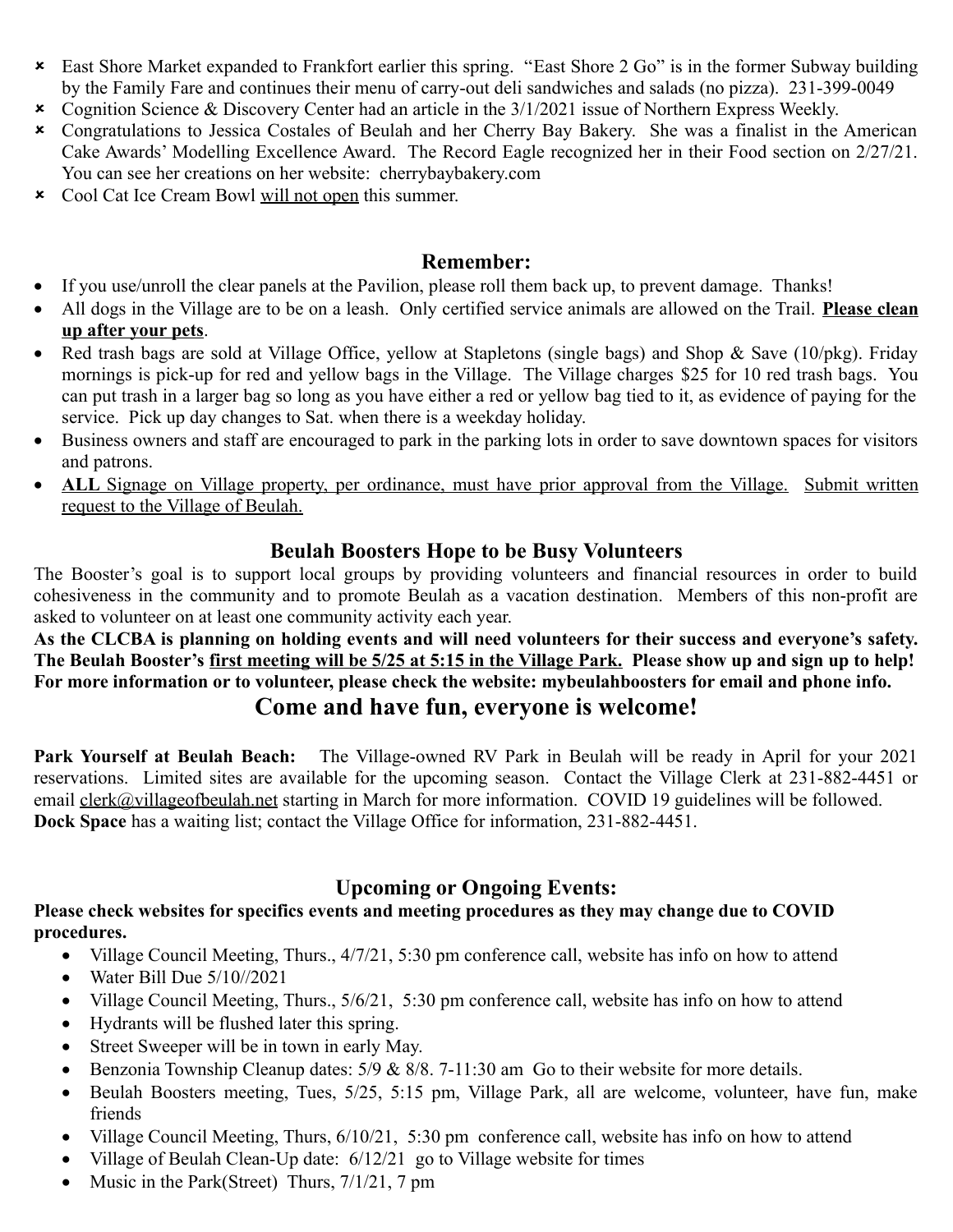- $\bullet$  4<sup>th</sup> of July celebration go to clcba.org or villageofbeulah.net for specific information
- Village Council Meeting, Thurs, 7/8/21, 5:30 conference call, website has info on how to attend
- Music in the Park(Street) Thurs, 7/8/21, 7 pm
- Beulah Art Fair, Village Park, 10-5 pm
- Music in the Park(Street) Thurs,  $7/15/21$ , 7 pm
- Music in the Park(Street) Thurs, 7/22/21, 7 pm
- Music in the Park(Street) Thurs, 7/29/21, 7 pm
- Village Council Meeting, Thurs., 8/5/21, 5:30 conference call, website has info on how to attend
- Music in the Park(Street) Thurs,  $8/5/21$ , 7 pm
- Sidewalk Sales, Sat, 8/7 10-5 pm
- Music in the Park(Street) Thurs, 8/12/21, 7 pm
- Crystal Lake Team Marathon, Sat, 8/14 applications on clcba.org
- Music in the Park(Street) Thurs,  $8/19/21$ ,  $7 \text{ pm}$
- Music in the Park(Street) Thurs, 8/26/21, 7 pm The Accidentals
- Cold Creek Bridge Walk, Monday, 9/6, 10 am

### **Darcy Library of Beulah: Hours & Info**

Mon. & Fri. 12 to 5 pm Tues. & Thurs. 12 to 7 pm Sat. 9 to 1 pm Closed Wed. & Sun. for cleaning The Website has information on programs, events and you can read the current Darcy Newsletter. Friends of the Darcy Library meet the 3rd Wed. of each month at 10:30 am. Call the library to confirm on-site meetings. **www.**[darcylibraryofbeulah, org](http://www.darcylibraryofbeulah.ploud.net/) call 231 882-4037 Library Board meets the 2<sup>nd</sup> Tuesday of each month, 7:00 pm. Meetings are conference calls/go to website to access

### **Benzie Sunrise Rotary**

The Benzie Sunrise Rotary Club has a Friends of Rotary listserv. Friends receive the weekly newsletter, which details the Tuesday speaker and upcoming community projects. Friends are welcome to join the virtual meetings and participate in projects, many of which help our Village of Beulah. To become a friend, email the Club's President, Valerie Gerhart, [bvgerhart@gmail.com](mailto:bvgerhart@gmail.com)

### **Snow Fall in Benzie County**

As of 3/26/21 68,25" of snow has been recorded at the BC Road Commission. This time last year 92.25" had fallen. The 10 year average snowfall is 128,2"The lowest total recorded snowfall was 33.5" in 1973/74 and the most, 230", during 2013-14. You can find more snowfall information and other topics at [www.benziecrd.org](http://www.benziecrd.org/)

#### **Downtown Snow Removal Appreciated**

Thanks to all the downtown businesses, staff/owners and contracted snow removal 'specialists' for their efforts this winter. Downtown sidewalks were very safe and walkable. The Village Crew's work the new snowplow 'box' seemed to work well too. Fortunately, the mild winter gave everyone the opportunity to make this work by working together.



**Go fly a kite/winter style!**

# **LET'S CONTINUE TO BE SAFE, MASK UP, DISTANCE AND BE KIND TO YOURSELF AND OTHERS AND ALWAYS REMEMBER TO HAVE A BEULAH-FUL DAY!**